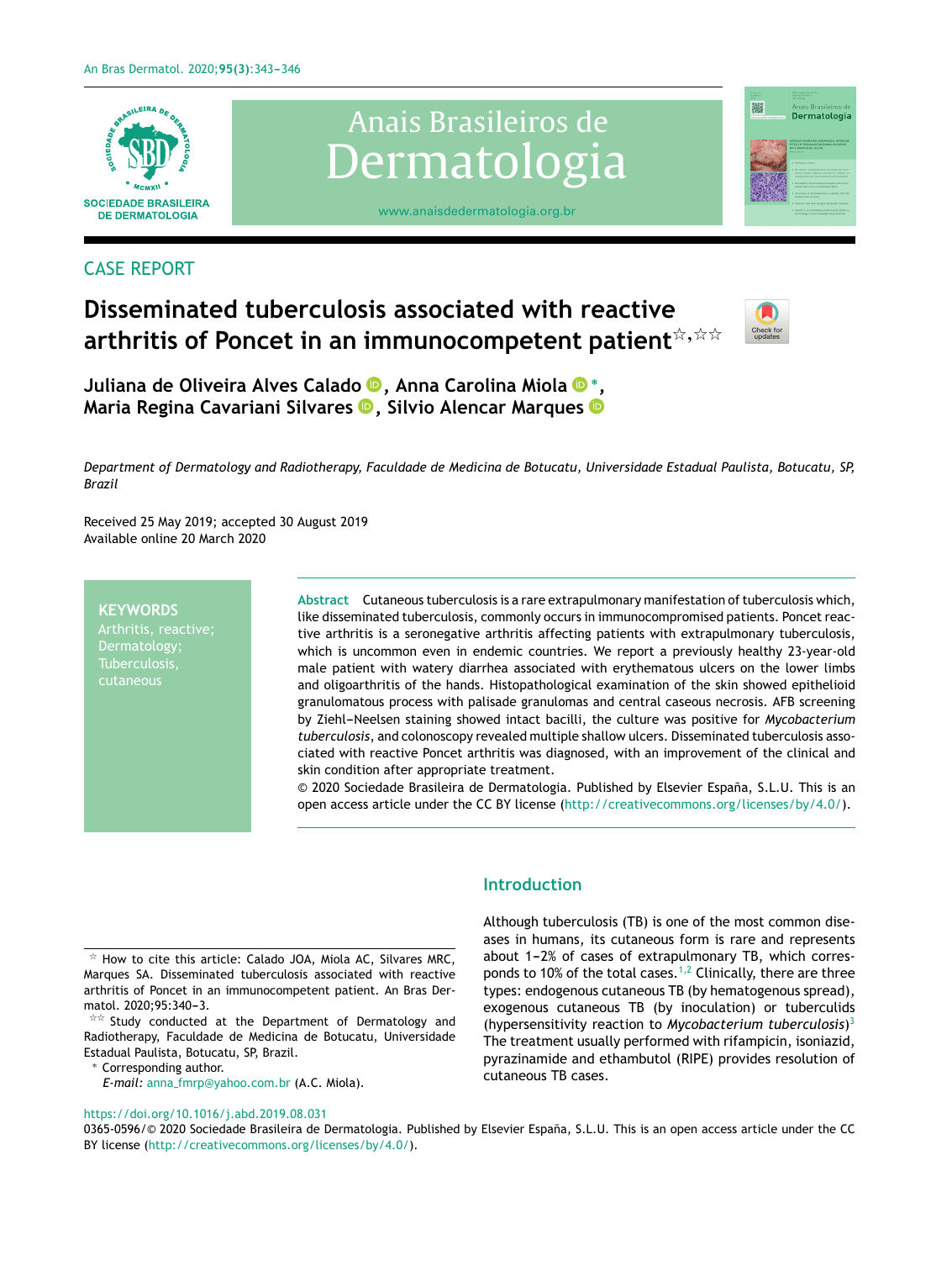

**Figure 1** Well-delimited ulcer with clean floor on the leg.



**Figure 2** Shallow ulcers on the penis, with fibrin-containing floor

Tuberculosis is considered multifocal when there is involvement of at least two extrapulmonary sites, with or without pulmonary involvement. It accounts for one-third of the mortality among patients infected with the human immunodeficiency virus (HIV), but it can also affect immunocompetent patients.[4](#page-2-0)

Poncet's reactive arthritis was described by Antonin Poncet in 1897 as a TB-associated polyarthritis and is currently defined by polyarthritis or oligoarthritis in the presence of TB, usually visceral. Despite the involvement of the joints, no bacilli are found in the joint fluid of the symptomatic patients,<sup>[5,6](#page-3-0)</sup> and the patients present an improvement of the joint condition after adequate TB treatment.<sup>7</sup> [W](#page-3-0)ith this case, we report the rare association of cutaneous TB with reactive arthritis of Poncet, as well as general improvement of the clinical picture after adequate treatment with RIPE scheme.

#### **Case report**

A 23-year-old male patient, previously healthy, started with watery diarrhea, abdominal pain and weight loss of 6 kg, associated with nocturnal episodes of fever, 9 months before admission. He denied the consumption of alcohol or illicit drugs. The patient evolved with multiple ulcers with necrotic crust, some with granular floor and raised borders, associated with soft erythematous painful nodules on the lower limbs and ulcers of the fibrinous floor in the glans (Figs. 1 and 2). In addition, he complained of arthralgia in the phalanges, with signs of oligoarthritis of small joints on physical examination. He showed normal exam of the joint fluid and laboratory tests, except for the presence of leukocytes in the feces, and had no previous history



**Figure 3** Epithelioid granulomatous process in the deep dermis.



**Figure 4** Presence of multiple solid bacilli (Ziehl-Neelsen,  $\times$ 40).



**Figure 5** Complete healing of leg lesions after two months with RIPE treatment.

of any kind of immunosuppression. At colonoscopy, multiple shallow ulcers covered by thick fibrin associated with enanthem, mainly in the sigmoid, and aftoid ulcers in the proximal rectum were evidenced. The tuberculin sensitivity test (PPD) was negative and the chest X-ray had no alterations. Anatomopathological examination of one of the ulcers was performed on the lower limb, which revealed an epithelioid granulomatous process with palisade granulomas and central caseous necrosis. The study of acid-fast bacilli (AFB) by Ziehl-Neelsen staining showed intact bacilli (Figs. 3 and 4), and culture was positive for *M. tuberculosis*, confirming the diagnostic hypothesis of cutaneous TB. The histopathological analysis of the intestinal biopsy revealed a mild inflammatory infiltrate without the presence of bacilli. After the beginning of the RIPE treatment regimen, the patient evolved with complete healing of the ulcers (Figs. 5 and 6) and gradual resolution of the diarrhea and oligoarthritis.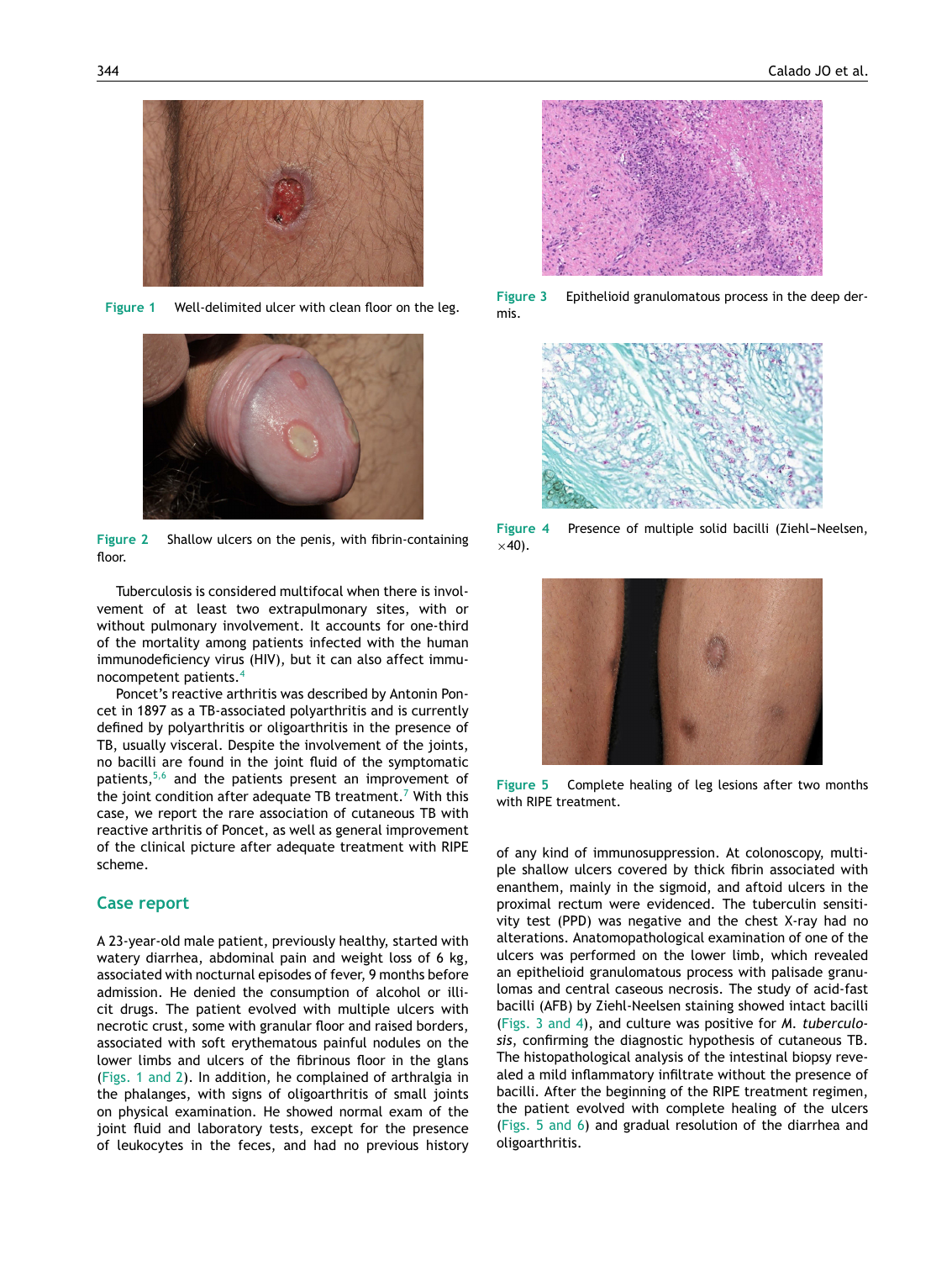<span id="page-2-0"></span>

**Figure 6** Complete healing of penile lesions after two months with RIPE treatment.

#### **Discussion**

Tuberculosis is an important public health problem, especially in underdeveloped countries. In the last decades, it has been reclassified as a re-emerging disease due to increased poverty, malnutrition, increased coinfection with HIV, use of immunosuppressive drugs and cases resistant to the drugs used in treatment.

Multifocal forms are rare and account for 9-10% of cases of extrapulmonary disease. It accounts for one-third of the mortality among HIV-infected patients, but may also affect immunocompetent individuals, with mortality rates ranging from 16% to 25%, although the risk of developing extrapulmonary lesions is proportional to the degree of immunodeficiency. $8$  Unlike miliary TB, it may not affect the lungs, as in the case herein reported.<sup>[9](#page-3-0)</sup>

There are hypotheses trying to justify the occurrence of multifocal TB in immunocompetent patients, such as the intensity of transmission in the community, Mendelian susceptibility syndrome to mycobacterial infections due to the existence of defects of interleukin-12, and malnutrition, among others. $4,8$  In the case reported, there was no personal or family history of immunosuppression; however, at the first visit, the patient was evidently malnourished, which may justify the presence of multiple sites of TB.

The diagnosis of cutaneous TB should be differentiated from leishmaniasis, leprosy, cat scratch disease and deep fungal infections. The concomitant presence of pulmonary TB or in other organs increases the diagnostic probability, which can be confirmed by PPD, microbiological examination with culture and/or PCR. $^8$  [In](#page-3-0) the case reported here, through the positive culture and the presence of numerous AFB in Ziehl-Neelsen staining examination, the diagnosis was confirmed and the patient was submitted to RIPE scheme appropriately, with improvement of the condition at the end of treatment.

Intestinal TB may have a variable and nonspecific clinical picture, and anatomopathological examination may not indicate AFB infection in up to 29% of cases. However, colonoscopy may reveal shallow ulcers in the ileocecal region, with improvement after treatment, as occurred with the patient reported.[10](#page-3-0)

The description of Poncet's reactive arthritis consists in polyarthritis or oligoarthritis associated with active TB, without the presence of bacilli in the joints. $^6$  $^6$  Its pathogenesis is poorly understood, but appears to be

immune-mediated. The duration of symptoms may vary from months to years, and cases of oligoarthritis predominate, with improvement after use of non-steroidal anti-inflammatory drugs, usually after 5 months of onset of symptoms. The diagnosis is mostly clinical and there are no well defined diagnostic criteria, given the low frequency of the condition. Most patients improve during or after TB treatment, and cases of chronification are rare. Its clinical diagnosis is important, since clinical management should be performed together with an experienced rheumatologist, in view of the consequences of inadequate immunosuppression in a patient infected with *M. tuberculosis*. In this case, the rheumatology team chose hydroxychloroquine, avoiding prolonged immunosuppression, with good control of the disease during RIPE scheme and resolution of oligoarthritis at the end of treatment. This case alerts us to the possibility of severe, multifocal, cutaneous expression, requiring special care and multidisciplinary care, making it necessary to be recognized by the dermatologist in countries where TB remains endemic.

#### **Financial support**

None declared.

#### **Authors' contributions**

Juliana Alves Calado: Approval of the final version of the manuscript; elaboration and writing of the manuscript; critical review of the literature; critical review of the manuscript.

Anna Carolina Miola: Approval of the final version of the manuscript; elaboration and writing of the manuscript; critical review of the literature; critical review of the manuscript.

Maria Regina Cavariani Silvares: Approval of the final version of the manuscript; critical review of the literature; critical review of the manuscript.

Silvio Alencar Marques: Approval of the final version of the manuscript; critical review of the literature; critical review of the manuscript.

#### **Conflicts of interest**

None declared.

#### **References**

- 1. [Van](http://refhub.elsevier.com/S0365-0596(20)30090-8/sbref0055) [Zyl](http://refhub.elsevier.com/S0365-0596(20)30090-8/sbref0055) [L,](http://refhub.elsevier.com/S0365-0596(20)30090-8/sbref0055) [du](http://refhub.elsevier.com/S0365-0596(20)30090-8/sbref0055) [Plessis](http://refhub.elsevier.com/S0365-0596(20)30090-8/sbref0055) [J,](http://refhub.elsevier.com/S0365-0596(20)30090-8/sbref0055) [Viljoen](http://refhub.elsevier.com/S0365-0596(20)30090-8/sbref0055) [J.](http://refhub.elsevier.com/S0365-0596(20)30090-8/sbref0055) [Cutaneous](http://refhub.elsevier.com/S0365-0596(20)30090-8/sbref0055) [tuberculosis](http://refhub.elsevier.com/S0365-0596(20)30090-8/sbref0055) [over](http://refhub.elsevier.com/S0365-0596(20)30090-8/sbref0055)[view](http://refhub.elsevier.com/S0365-0596(20)30090-8/sbref0055) [and](http://refhub.elsevier.com/S0365-0596(20)30090-8/sbref0055) [current](http://refhub.elsevier.com/S0365-0596(20)30090-8/sbref0055) [treatment](http://refhub.elsevier.com/S0365-0596(20)30090-8/sbref0055) [regimens.](http://refhub.elsevier.com/S0365-0596(20)30090-8/sbref0055) [Tuberculosis](http://refhub.elsevier.com/S0365-0596(20)30090-8/sbref0055) [\(Edinb\).](http://refhub.elsevier.com/S0365-0596(20)30090-8/sbref0055) [2015;95:629](http://refhub.elsevier.com/S0365-0596(20)30090-8/sbref0055)-[38.](http://refhub.elsevier.com/S0365-0596(20)30090-8/sbref0055)
- 2. [Abdelmalek](http://refhub.elsevier.com/S0365-0596(20)30090-8/sbref0060) [R,](http://refhub.elsevier.com/S0365-0596(20)30090-8/sbref0060) [Mebazaa](http://refhub.elsevier.com/S0365-0596(20)30090-8/sbref0060) [A,](http://refhub.elsevier.com/S0365-0596(20)30090-8/sbref0060) [Berriche](http://refhub.elsevier.com/S0365-0596(20)30090-8/sbref0060) [A,](http://refhub.elsevier.com/S0365-0596(20)30090-8/sbref0060) [Kilani](http://refhub.elsevier.com/S0365-0596(20)30090-8/sbref0060) [B,](http://refhub.elsevier.com/S0365-0596(20)30090-8/sbref0060) [Bem](http://refhub.elsevier.com/S0365-0596(20)30090-8/sbref0060) [Osman](http://refhub.elsevier.com/S0365-0596(20)30090-8/sbref0060) [A,](http://refhub.elsevier.com/S0365-0596(20)30090-8/sbref0060) [Mokni](http://refhub.elsevier.com/S0365-0596(20)30090-8/sbref0060) [M,](http://refhub.elsevier.com/S0365-0596(20)30090-8/sbref0060) [et](http://refhub.elsevier.com/S0365-0596(20)30090-8/sbref0060) [al.](http://refhub.elsevier.com/S0365-0596(20)30090-8/sbref0060) [Cutaneous](http://refhub.elsevier.com/S0365-0596(20)30090-8/sbref0060) [tuberculosis](http://refhub.elsevier.com/S0365-0596(20)30090-8/sbref0060) [in](http://refhub.elsevier.com/S0365-0596(20)30090-8/sbref0060) [Tunisia.](http://refhub.elsevier.com/S0365-0596(20)30090-8/sbref0060) [Med](http://refhub.elsevier.com/S0365-0596(20)30090-8/sbref0060) [Mal](http://refhub.elsevier.com/S0365-0596(20)30090-8/sbref0060) [Infect.](http://refhub.elsevier.com/S0365-0596(20)30090-8/sbref0060) 2013:43:374-[8.](http://refhub.elsevier.com/S0365-0596(20)30090-8/sbref0060)
- 3. [Santos](http://refhub.elsevier.com/S0365-0596(20)30090-8/sbref0065) [JB,](http://refhub.elsevier.com/S0365-0596(20)30090-8/sbref0065) [Figueiredo](http://refhub.elsevier.com/S0365-0596(20)30090-8/sbref0065) [AR,](http://refhub.elsevier.com/S0365-0596(20)30090-8/sbref0065) [Ferraz](http://refhub.elsevier.com/S0365-0596(20)30090-8/sbref0065) [CE,](http://refhub.elsevier.com/S0365-0596(20)30090-8/sbref0065) [Oliveira](http://refhub.elsevier.com/S0365-0596(20)30090-8/sbref0065) [MH,](http://refhub.elsevier.com/S0365-0596(20)30090-8/sbref0065) [Silva](http://refhub.elsevier.com/S0365-0596(20)30090-8/sbref0065) [PG,](http://refhub.elsevier.com/S0365-0596(20)30090-8/sbref0065) [Medeiros](http://refhub.elsevier.com/S0365-0596(20)30090-8/sbref0065) [VL.](http://refhub.elsevier.com/S0365-0596(20)30090-8/sbref0065) [Cutaneous](http://refhub.elsevier.com/S0365-0596(20)30090-8/sbref0065) [tuberculosis:](http://refhub.elsevier.com/S0365-0596(20)30090-8/sbref0065) [epidemiologic,](http://refhub.elsevier.com/S0365-0596(20)30090-8/sbref0065) [etio](http://refhub.elsevier.com/S0365-0596(20)30090-8/sbref0065)[pathogenic](http://refhub.elsevier.com/S0365-0596(20)30090-8/sbref0065) [and](http://refhub.elsevier.com/S0365-0596(20)30090-8/sbref0065) [clinical](http://refhub.elsevier.com/S0365-0596(20)30090-8/sbref0065) [aspects](http://refhub.elsevier.com/S0365-0596(20)30090-8/sbref0065) - [Part](http://refhub.elsevier.com/S0365-0596(20)30090-8/sbref0065) [I.](http://refhub.elsevier.com/S0365-0596(20)30090-8/sbref0065) [An](http://refhub.elsevier.com/S0365-0596(20)30090-8/sbref0065) [Bras](http://refhub.elsevier.com/S0365-0596(20)30090-8/sbref0065) [Dermatol.](http://refhub.elsevier.com/S0365-0596(20)30090-8/sbref0065) [2014;89:219](http://refhub.elsevier.com/S0365-0596(20)30090-8/sbref0065)[-28.](http://refhub.elsevier.com/S0365-0596(20)30090-8/sbref0065)
- 4. [Rezgui](http://refhub.elsevier.com/S0365-0596(20)30090-8/sbref0070) [A,](http://refhub.elsevier.com/S0365-0596(20)30090-8/sbref0070) [Fredj](http://refhub.elsevier.com/S0365-0596(20)30090-8/sbref0070) [FB,](http://refhub.elsevier.com/S0365-0596(20)30090-8/sbref0070) [Mzabi](http://refhub.elsevier.com/S0365-0596(20)30090-8/sbref0070) [A,](http://refhub.elsevier.com/S0365-0596(20)30090-8/sbref0070) [Karmani](http://refhub.elsevier.com/S0365-0596(20)30090-8/sbref0070) [M,](http://refhub.elsevier.com/S0365-0596(20)30090-8/sbref0070) [Laouani](http://refhub.elsevier.com/S0365-0596(20)30090-8/sbref0070) [C.](http://refhub.elsevier.com/S0365-0596(20)30090-8/sbref0070) [Multifo](http://refhub.elsevier.com/S0365-0596(20)30090-8/sbref0070)[cal](http://refhub.elsevier.com/S0365-0596(20)30090-8/sbref0070) [tuberculosis](http://refhub.elsevier.com/S0365-0596(20)30090-8/sbref0070) [in](http://refhub.elsevier.com/S0365-0596(20)30090-8/sbref0070) [immunocompetent](http://refhub.elsevier.com/S0365-0596(20)30090-8/sbref0070) [patients.](http://refhub.elsevier.com/S0365-0596(20)30090-8/sbref0070) [Pan](http://refhub.elsevier.com/S0365-0596(20)30090-8/sbref0070) [Afr](http://refhub.elsevier.com/S0365-0596(20)30090-8/sbref0070) [Med](http://refhub.elsevier.com/S0365-0596(20)30090-8/sbref0070) [J.](http://refhub.elsevier.com/S0365-0596(20)30090-8/sbref0070) [2016;24:13.](http://refhub.elsevier.com/S0365-0596(20)30090-8/sbref0070)